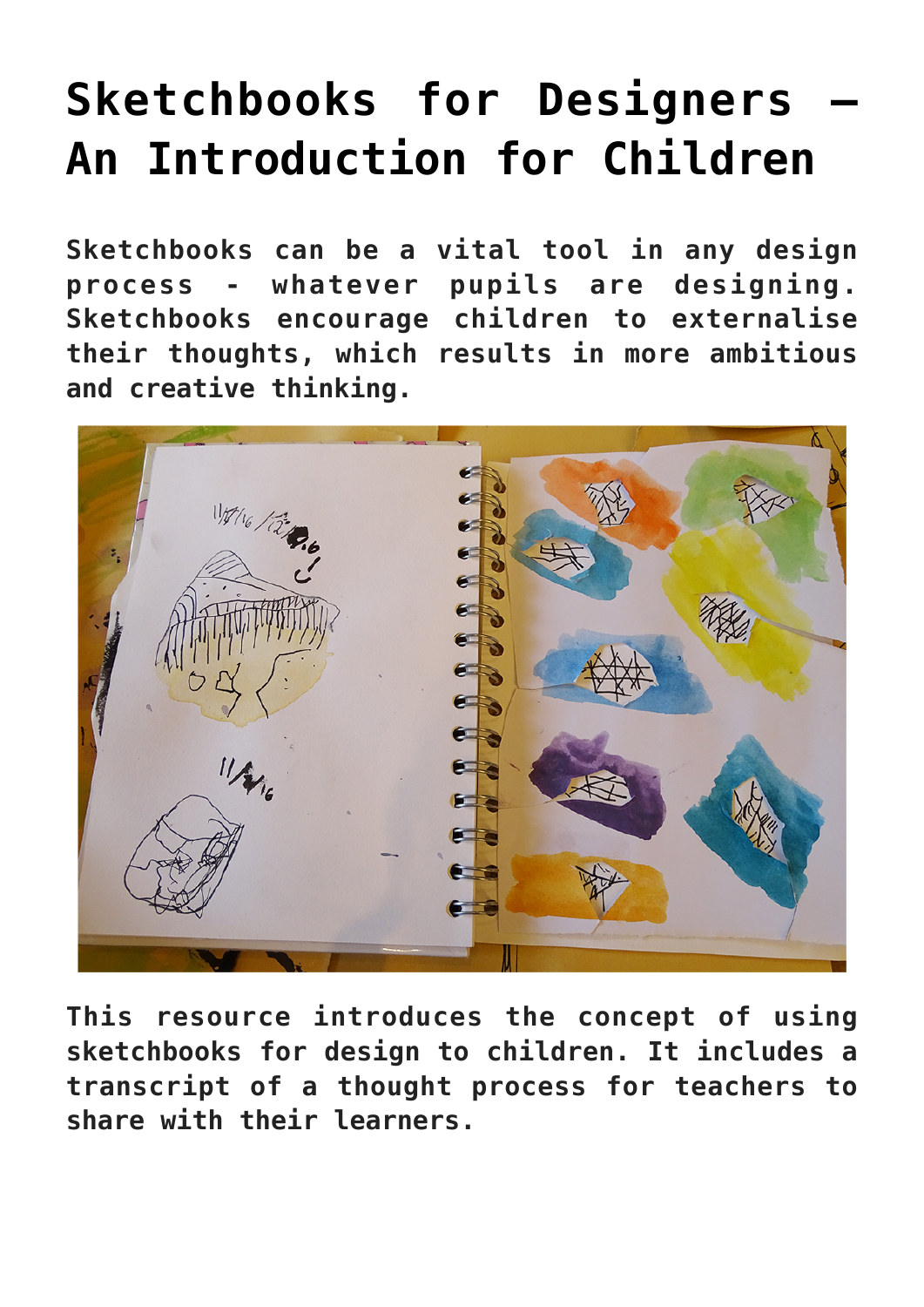*A Word about Sketchbooks for Design or Thinking*

**Many schools run into problems when encouraging children to "design".**

**Whilst the notion of "designing" offers pupils the opportunity to think around a subject area, and ideally come up with an original outcome, the actual act of designing on paper often fails to empower the children with an understanding of the actual properties of the materials and processes which may be involved in realizing their design, which turns the actual design process the pupils undertook into a "dream-led" rather than designled process.**

**Even if there is no intention of actual building or realizing the design, the whole process can be made more empowering and enlightening for the pupil by a simple acknowledgement that different media require different considerations and will equal different outcomes. In practice this means that designing on paper with felt tip pen will lead to certain outcomes, building with straws in 3d will lead to other outcomes. Only once someone has an understanding of what a certain material can do or withstand, can a design on paper take into account these properties.**

**The sketchbook is the perfect place for this acknowledgement that different media facilitate different explorations/expressions. Through working in a sketchbook, pupils can explore all**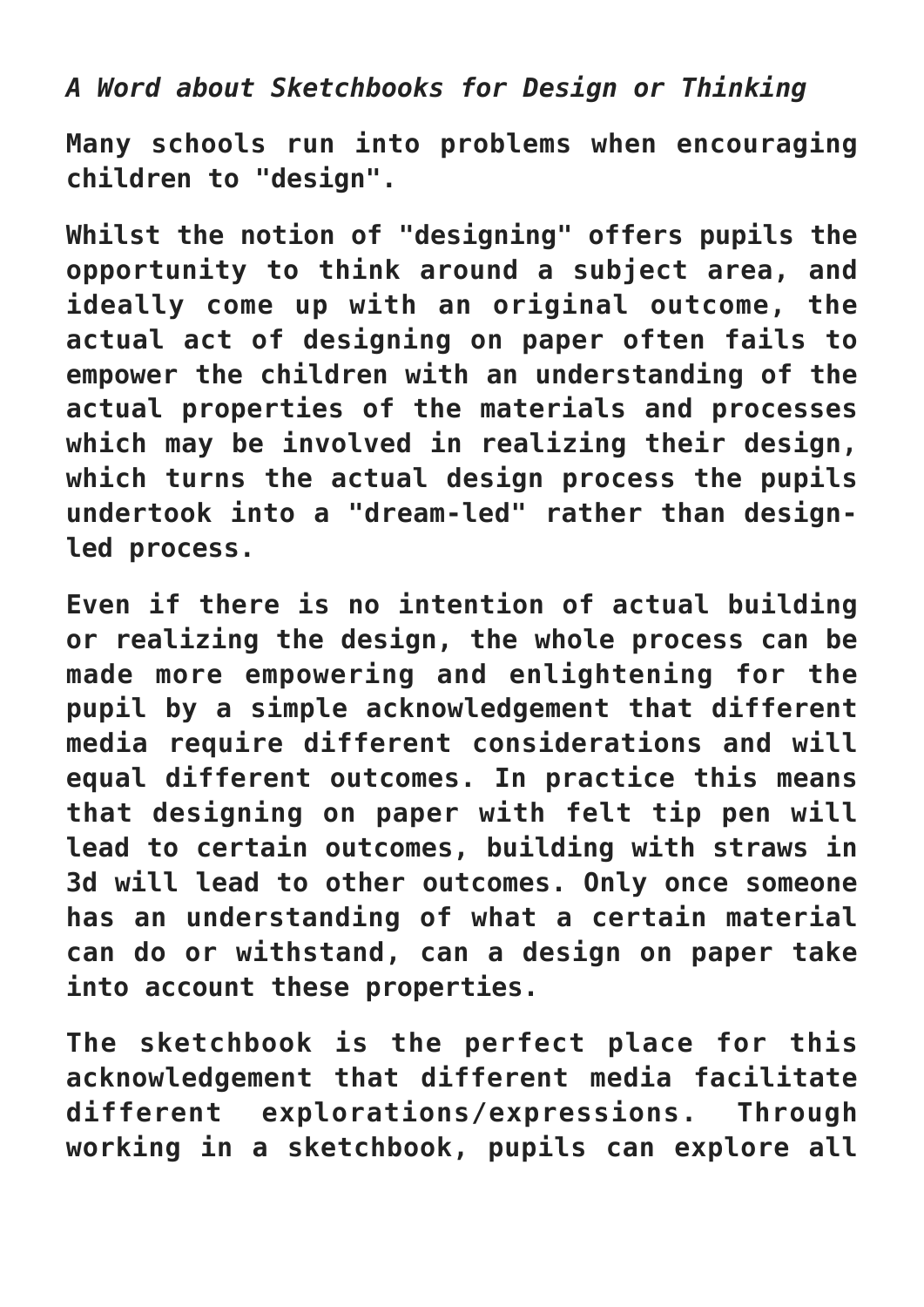**aspects of the design process, and these "parts" then become part of the design. The final version (if it is to be realised) is then informed by, rather than challenged by, the paper design.**

**Transcript of an AccessArt workshop to introduce children to using sketchbooks to help inform design work.**

**"Whenever you are asked to design something, or to think about a particular subject, you might want to reach for your sketchbook.**

**Write it down!**

**The first thing to do, when you are given your task, is to write it down in your sketchbook. Why? Because right from the start, we need to get into the habit of recording your thoughts on paper. Why? Because you'll find that the more you get your thoughts out of your head, and make them real so others can see them, the more you'll think about your task, and the more ideas you'll have. The sketchbook will keep all your ideas in one place, and give you a space which you can use to share or show your ideas, and a place which you can keep going back to to remind yourself what you were thinking, and where your ideas came from.**

**So, when you are given a task, grab your sketchbook and write the task down in the middle of a clean page. If you want to, instead or as well of writing your task, you could draw**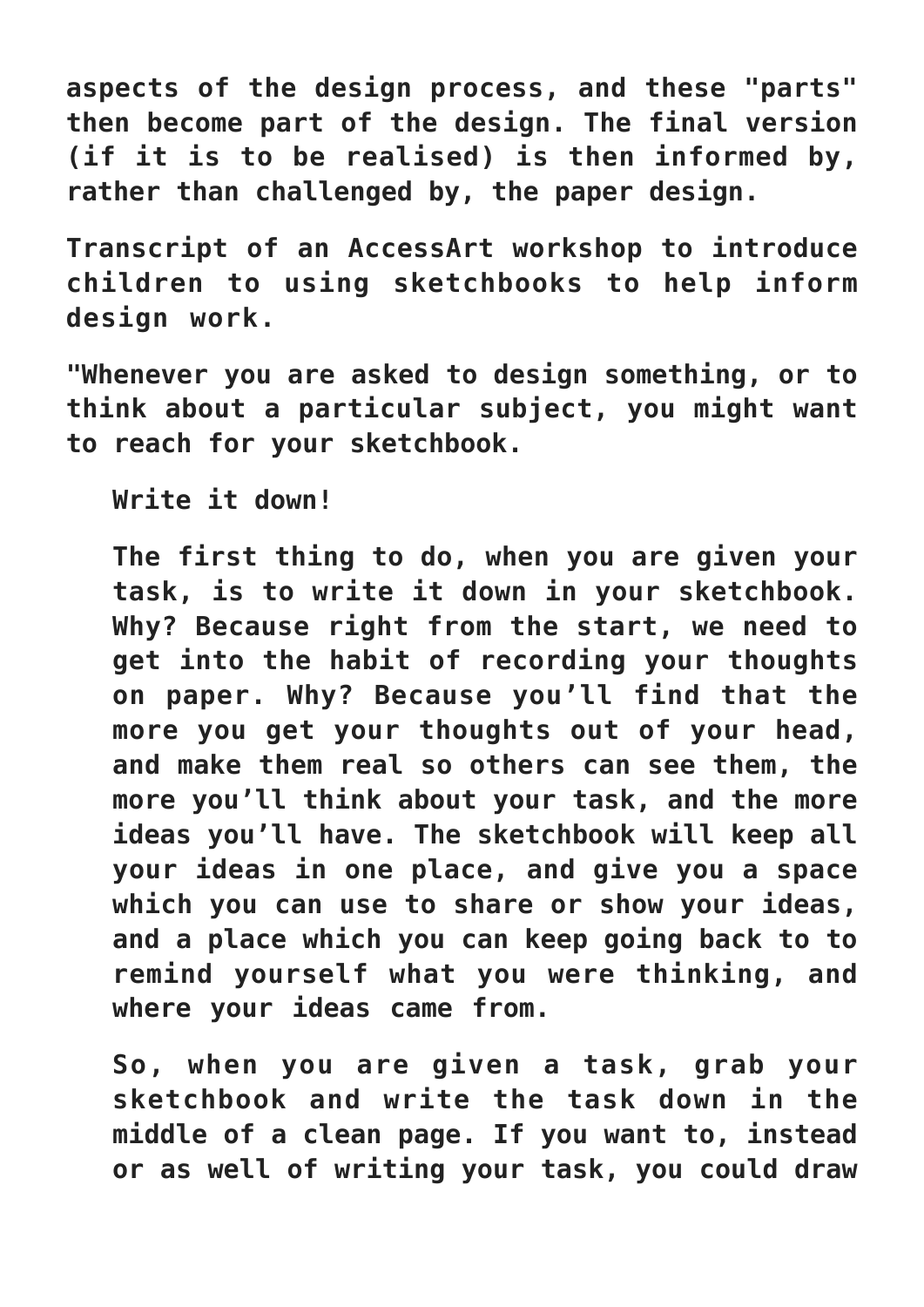**a quick picture to remind you of what it is.**

**Think Around...**

**Next start jotting down all the different things you might want to think about. Write them down, around your task, or draw doodles to remind you if you prefer. You might need to think about things like: colour, shape, size, scale, texture, form, material, process, the way something looks, the way something acts, how things make you feel, things you like or dislike, things you have seen or experienced, even how you are feeling...**

**Then, look again at your page, and see which of the areas you'd like to think about more... It might be a day when you want to think about colour – so spend your time thinking about colour, or it might be a day when you want to think about things you'd like and how you want to bring them to your design – so do that – make the choice yours.**

**So say you think about colour – start working with different colours in different ways – you might paint, or collage, or collect, or stick, or photocopy, or search... Find them, choose them, get them in your sketchbook. Make one page or make ten pages – it's up to you. Keep looking at what you are doing, and so that you can respond to it on the next page. And don't forget that even if you are working with**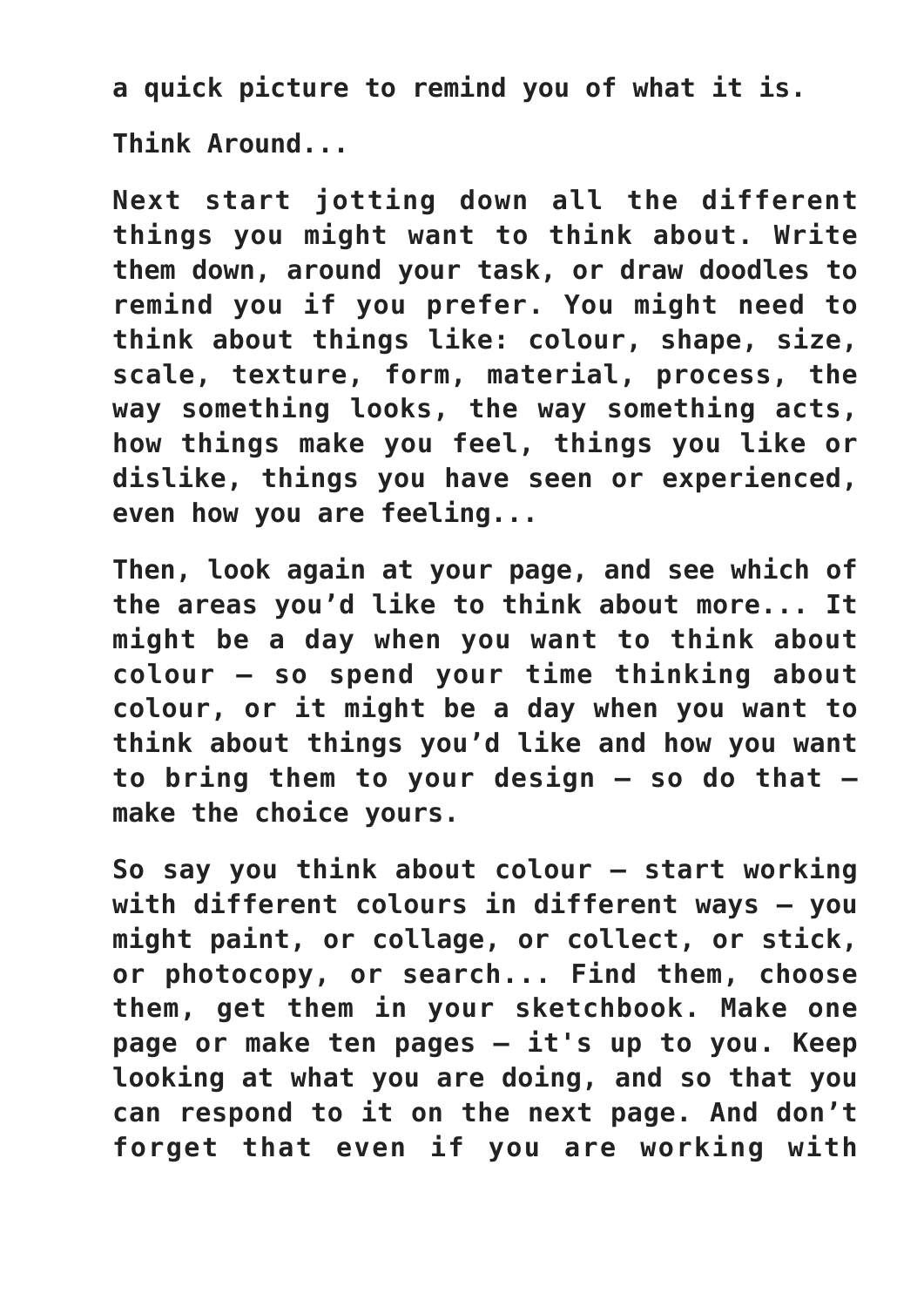**colour, you can still write notes about your thoughts, or draw, on those pages too.**

**Follow your Thoughts!**

**If a thought occurs to you, then it's really fine to go off and follow that thought and see where it takes you. Say you are using lots of red, and you are enjoying red, but want more pattern, then go off and explore pattern. And get that in your sketchbook too.**

**Or say you want to explore materials, go off and look for the materials you might use – look on the internet, look in a making cupboard or art store, look on a nature table, look on your way to lunch – just look around – and get your ideas into your sketchbook.**

**So keep going back to that first page, where you write all the different ways in which you would like to explore or think about your task. Keep picking the areas that appeal, and fill up your sketchbook!**

**Remember the great thing about a sketchbook is that you can just put your ideas into it everyday, without always knowing where your ideas are going.... When you are ready you can talk to your teacher or your classmates to help you understand your sketchbook journey.**